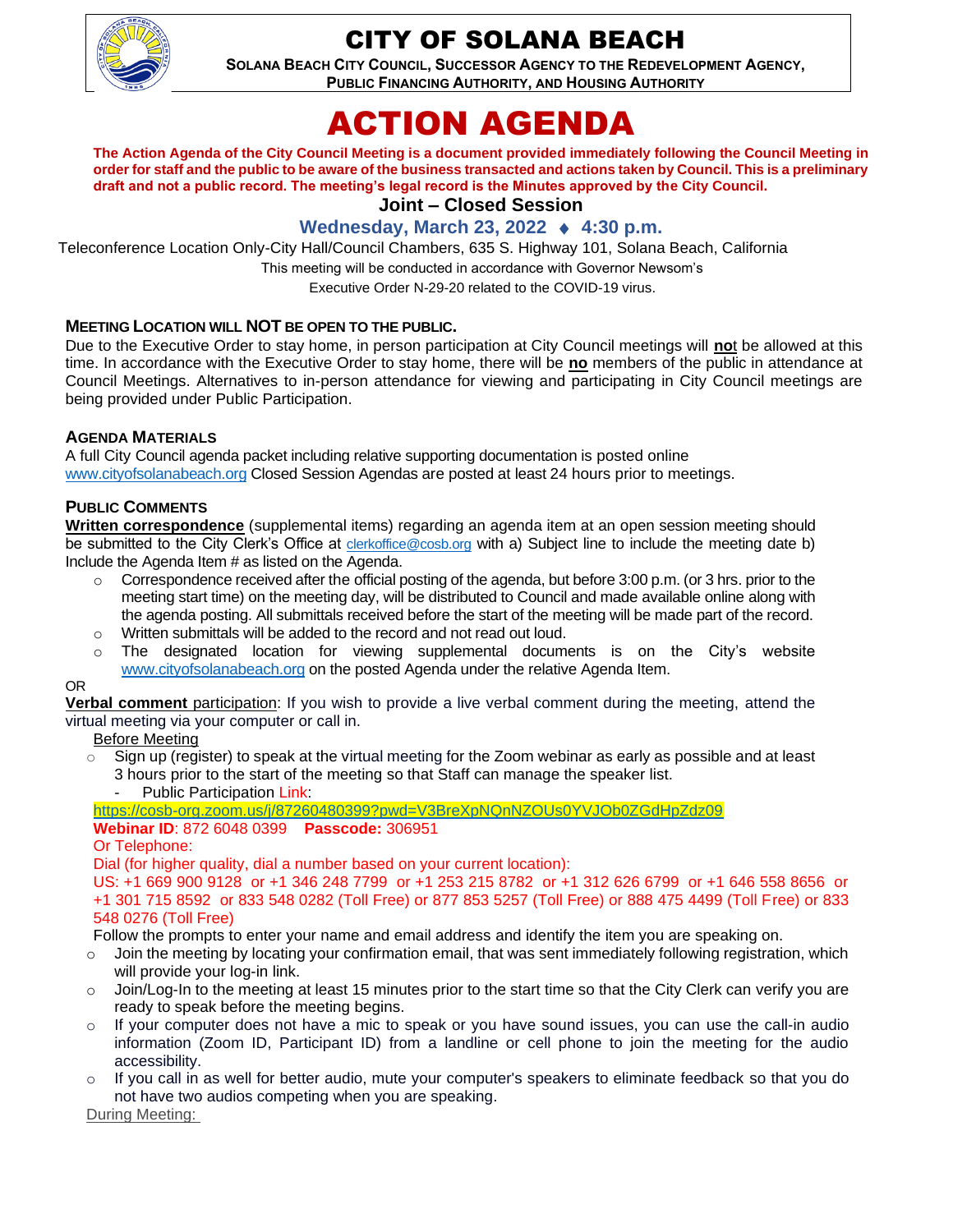- $\circ$  The meeting will be called at the time designed and all public speakers will be taken immediately. One the public speakers are finished, Council will recess into Closed Session and not public speakers will be taken during or after this meeting.
- $\circ$  Participants will be called upon from those who have Registered and their name is identified by the City Clerk calling from the registration list. You will be called on by name and unmuted by the meeting organizer and then you may provide comments for the allotted time. Allotted speaker times are listed under each [Agenda s](https://urldefense.proofpoint.com/v2/url?u=https-3A__www.ci.solana-2Dbeach.ca.us_index.asp-3FSEC-3DF0F1200D-2D21C6-2D4A88-2D8AE1-2D0BC07C1A81A7-26Type-3DB-5FBASIC&d=DwMFaQ&c=euGZstcaTDllvimEN8b7jXrwqOf-v5A_CdpgnVfiiMM&r=1XAsCUuqwK_tji2t0s1uIQ&m=C7WzXfOw2_nkEFMJClT55zZsF4tmIf_7KTn0o1WpYqI&s=3DcsWExM2_nx_xpvFtXslUjphiXd0MDCCF18y_Qy5yU&e=)ection.

#### **SPECIAL ASSISTANCE NEEDED - AMERICAN DISABILITIES ACT TITLE 2**

In compliance with the Americans with Disabilities Act of 1990, persons with a disability may request an agenda in appropriate alternative formats as required by Section 202. Any person with a disability who requires a modification or accommodation in order to participate in a meeting should direct such request to the City Clerk's office (858) 720-2400 at least 72 hours prior to the meeting.

| <b>CITY COUNCILMEMBERS</b>           |                                              |                                                   |                                       |
|--------------------------------------|----------------------------------------------|---------------------------------------------------|---------------------------------------|
| Lesa Heebner, Mayor                  |                                              |                                                   |                                       |
| <b>Kelly Harless</b><br>Deputy Mayor | David A. Zito<br>Councilmember<br>District 1 | <b>Jewel Edson</b><br>Councilmember<br>District 3 | <b>Kristi Becker</b><br>Councilmember |
| Gregory Wade<br><b>City Manager</b>  | Johanna Canlas<br><b>City Attorney</b>       |                                                   | Angela Ivey<br><b>City Clerk</b>      |

## **CALL TO ORDER AND ROLL CALL:**

## **PUBLIC COMMENT ON CLOSED SESSION ITEMS** *(ONLY)***:**

*Report to Council Chambers and submit speaker slips to the City Clerk before the meeting recesses to closed session.*

## **CLOSED SESSION:**

## **1. CONFERENCE WITH LEGAL COUNSEL – EXISTING LITIGATION**

Pursuant to Government Code Section 54956.9(d)(1)

- Judith Pease v. Pink Lagoon, City of Solana Beach (37-2022-00006023-CU-PO-NC)

## **2. CONFERENCE WITH LEGAL COUNSEL – ANTICIPATED LITIGATION** Pursuant to Government Code Section 54956.9(d)(2)

One (1) Potential case.

## **3. CONFERENCE WITH LABOR NEGOTIATORS**

Pursuant to Government Code Section 54957.6 Agency designated representative: Gregory Wade Employee organizations: Miscellaneous Employees, Marine Safety Unit, Solana Beach Firefighter's Association, and Unrepresented Employees.

## **4. CONFERENCE WITH REAL PROPERTY NEGOTIATOR**

Pursuant to Government Code Section 54956.8 Property: 417 Pacific Avenue, Solana Beach City Negotiator: City Manager Gregory Wade and City Attorney Johanna Canlas Negotiating Parties: Brad Burns and Megan Matchinske